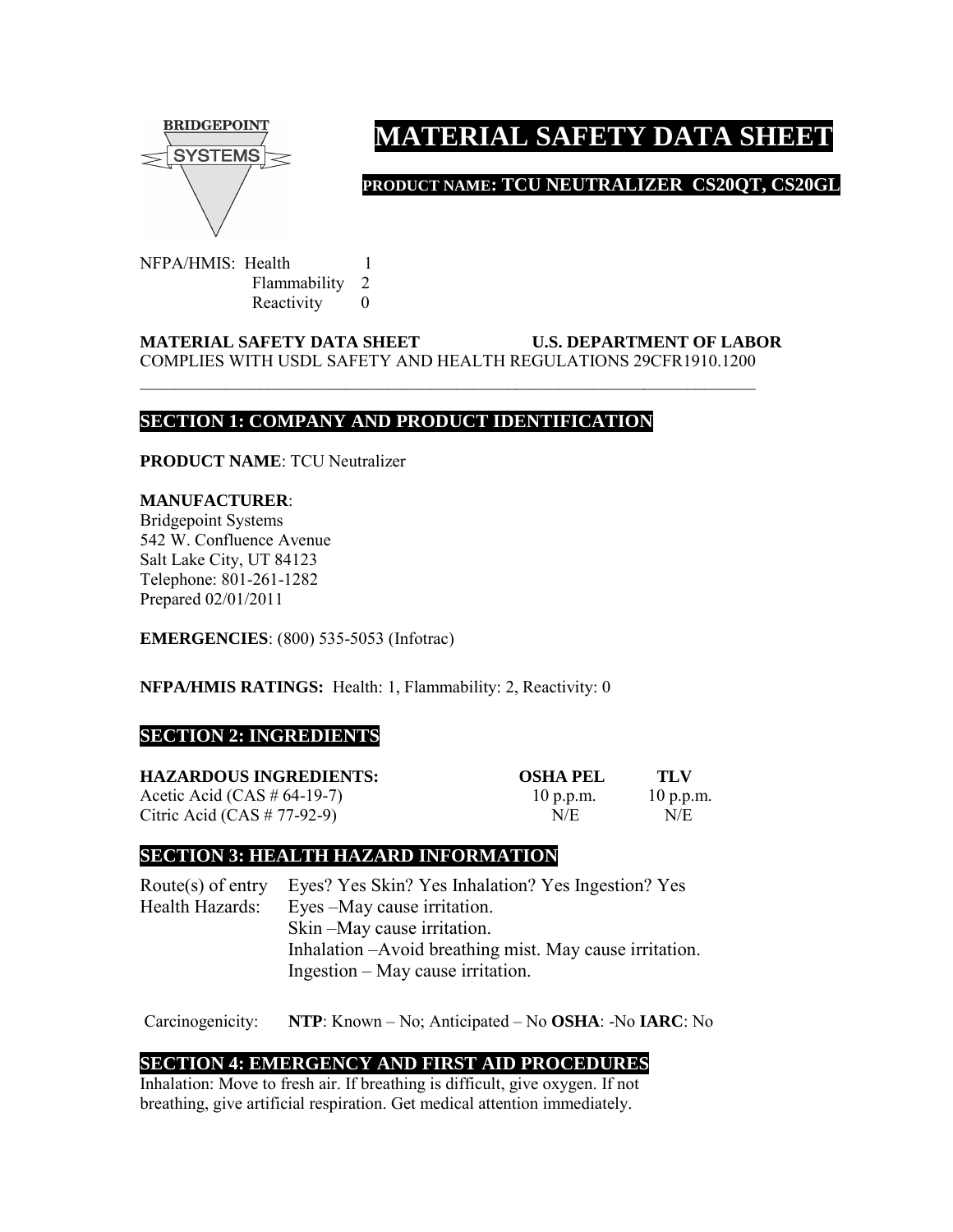## **MATERIAL SAFETY DATA SHEET PRODUCT NAME: TCU NEUTRALIZER CS20QT, CS20GL**

Page 2 of 4

Eyes: Immediately flush with water for 15 minutes. Seek medical attention if irritation persists.

Skin: Immediately flush with water for 15 minutes. Seek medical attention if irritation persists.

Ingestion: Call a physician or poison control center immediately. Do NOT induce vomiting. If victim is fully conscious, give a cupful of water. Never give anything by mouth to an unconscious person. If vomiting occurs, keep head lower than the hips to help prevent aspiration.

### **SECTION 5: FIRE FIGHTING MEASURES**

Flash Point: 159° F (Closed cup)

Extinguishing Media: water spray, dry chemical, carbon dioxide, alcohol foam Special Fire-Fighting Procedures: Wear self-contained breathing apparatus and protective clothing. Use water spray to keep fire-exposed containers cool.

Hazardous Combustion Products: carbon dioxide, carbon monoxide

#### **SECTION 6: ACCIDENTAL RELEASE MEASURES**

Use personal protective equipment. Eliminate all ignition sources. Neutralize with soda ash lime Absorb spill with vermiculite or other inert material, then place in a container for chemical waste.

For Large Spills: Use water spray to disperse vapors and flush spill area. Prevent runoff from entering drains, sewers, or streams. Dike for later disposal.

## **SECTION 7: HANDLING AND STORAGE**

Personal Precautionary Measures: Do not get in eyes, on skin, on clothing. Avoid breathing mist or vapor. Do not taste or swallow. Use only with adequate ventilation. Wash thoroughly after handling. Storage: Keep container closed.

#### **SECTION 8: EXPOSURE CONTROLS/PERSONAL PROTECTION**

Country specific exposure limits have not been established or are not applicable unless listed below.

Ventilation: Good general ventilation (typically 10 air changes per hour) should be used. Ventilation rates should be matched to conditions. If applicable, use process enclosures, local exhaust ventilation, or other engineering controls to maintain airborne levels below recommended exposure limits. If exposure limits have not been established, maintain airborne levels to an acceptable level.

Respiratory Protection: If engineering controls do not maintain airborne concentrations below recommended exposure limits (where applicable) or to an acceptable level an approved respirator must be worn. Eye Protection: Wear safety glasses. Skin Protection: Wear chemical-resistant gloves.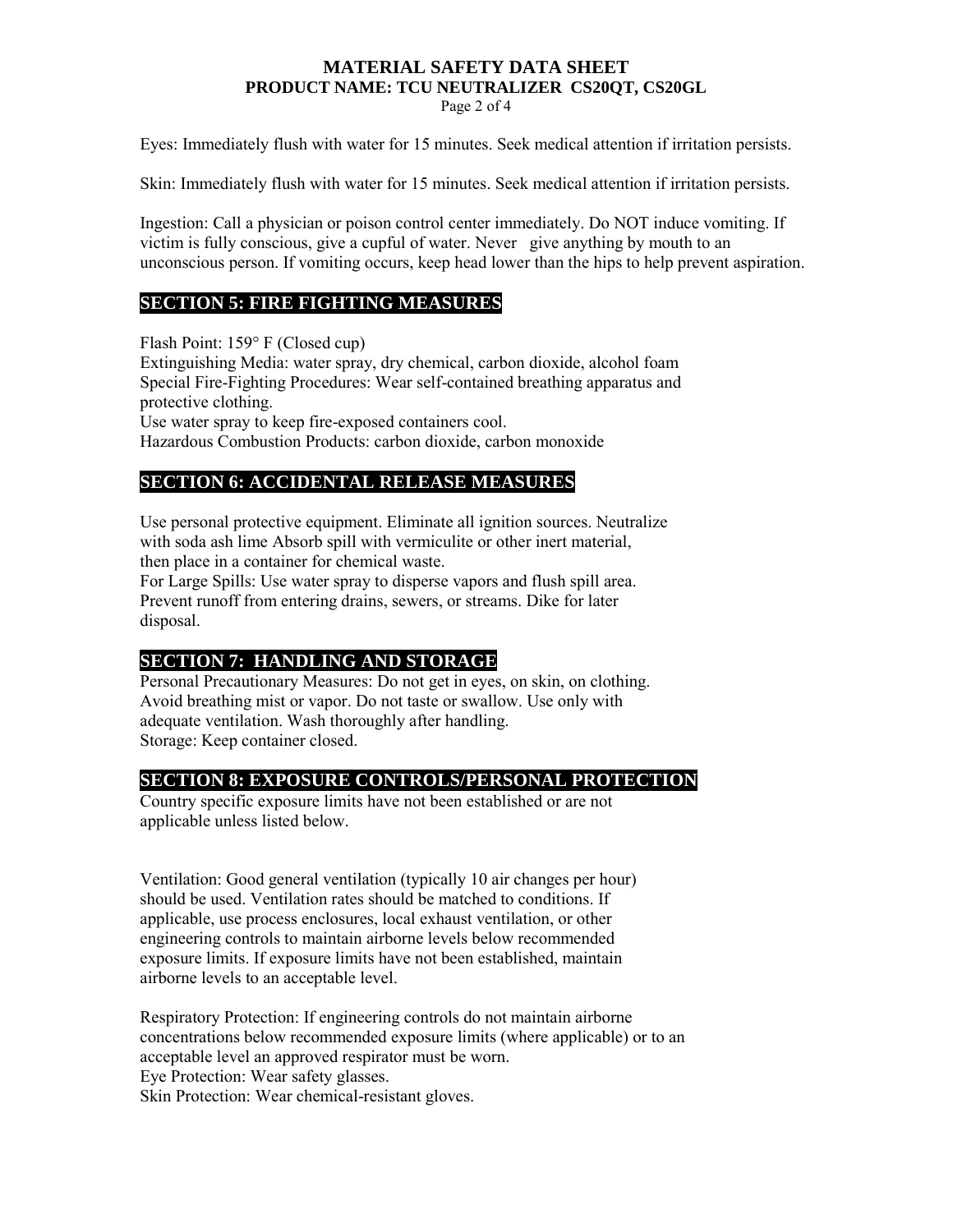#### **MATERIAL SAFETY DATA SHEET PRODUCT NAME: TCU NEUTRALIZER CS20QT, CS20GL**

Page 3 of 4

#### **SECTION 9: PHYSICAL DATA**

**Odor:** Apple vinegar **Physical State:** Liquid. **Appearance:** Clear, Colorless **pH:** 2.8 to 3.5 **Specific Gravity:** 1.02 g/mL **Boiling Point:** N/E **Freezing/Melting Point**: N/E **Vapor Pressure:** N/E **Vapor Density:** N/E **Solubility in Water:** Complete

#### **SECTION 10: STABILITY AND REACTIVITY**

Stability: Stable. Incompatibility: Material reacts with strong oxidizing agents. Hazardous Polymerization: Will not occur.

#### **SECTION 11: TOXICOLOGICAL INFORMATION**

Acute toxicity data, if available, are listed below. Additional toxicity data may be available on request.

Data for acetic acid. Oral LD-50:(rat) 3,310 - 3,530 mg/kg Oral LD-50:(mouse) 4,960 mg/kg Inhalation LC-50: (mouse) 1 h: 5620 ppm Dermal LD-50: ( rabbit) 1,060 mg/kg Skin Irritation (rabbit) severe Eye Irritation (rabbit) severe

#### **SECTION 12: ECOLOGICAL INFORMATION**

Acute toxicity data, if available, are listed below. Additional toxicity data may be available on request.

Acetic acid is a strongly acidic aqueous solution, and this property may cause adverse environmental effects. Data for a major component:

Oxygen Demand Data: BOD-5: 340 - 880 mg/g COD: 1,000 mg/g

Acute Aquatic Effects Data: 96 h LC-50 (fathead minnow): > 100 mg/l 48 h LC-50 (mosquito fish): 251 mg/I 48 h LC-50 (golden orfe): 410 mg/l